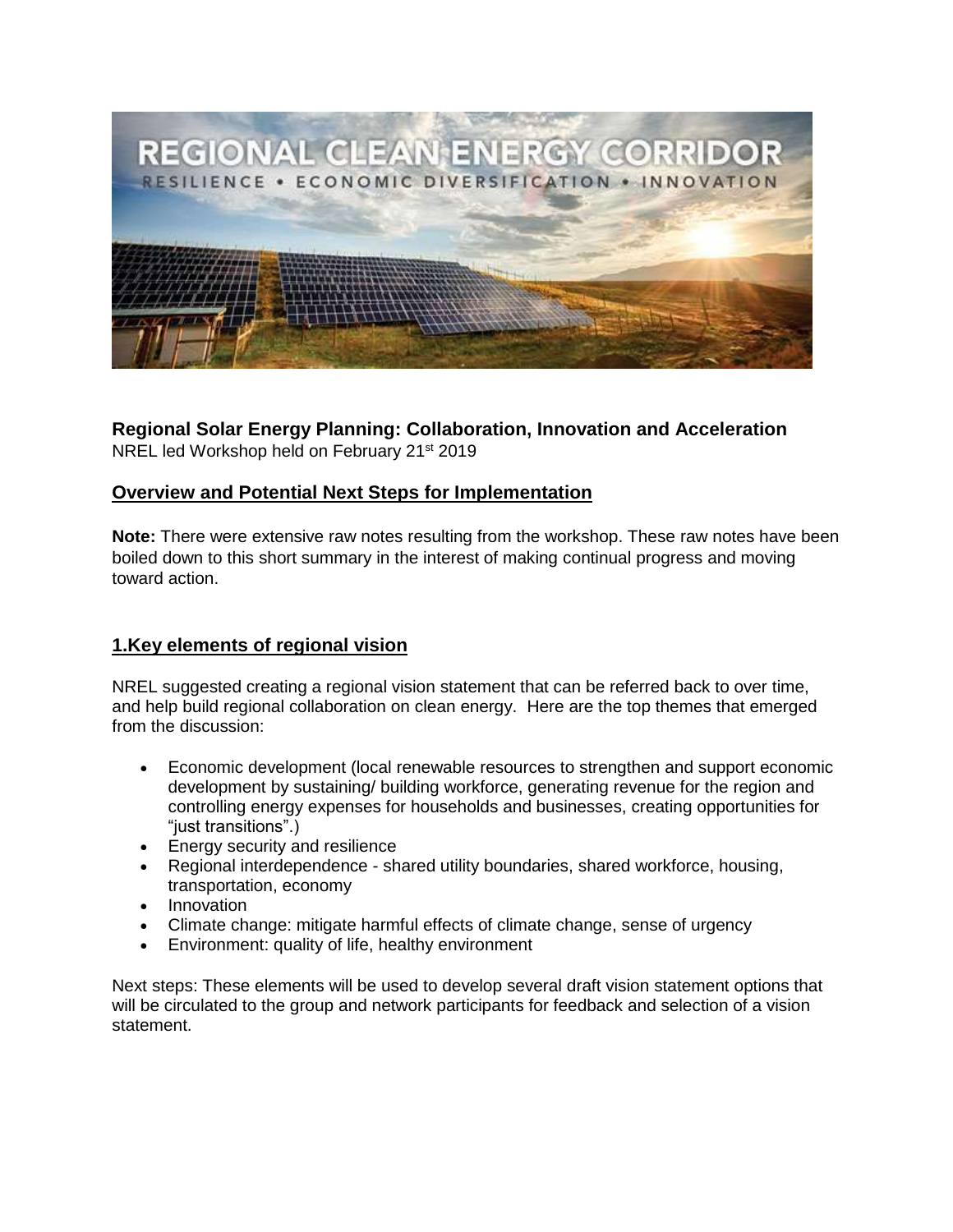## **2. Aligning under a common goal**

Given the multitude of varying targets of communities and organizations in our region, there was discussion of the value of aligning under common goals. The concept presented was to align under the state's goal, with a local flavor:

#### **Achieve 100% renewable energy by 2040, in ways that diversify and strengthen the economy, increase resilience, and accelerate innovation.**

There was also discussion of how the targets of the major utilities that serve the region are complementary to the state goal and are also goals the region can join together to help meet:

- Holy Cross Energy Goal: by 2030 70% renewable resources, reduce greenhouse gas emissions, at no additional increase in cost of power supply.
- Xcel Energy goal: slash emissions 80% by 2030 from 2005 levels and deliver 100% carbon-free electricity by 2050.

Next steps: The 100% renewable energy goal by 2040 will serve as an overarching goal for this emerging regional effort, as it simplifies, unifies, and is in line with the various adopted targets in the region.

For more background on this topic [here is a link](https://cleanenergyeconomy.net/wp-content/uploads/2019/03/Regional-targets.pdf) to all the targets in the region that illustrate how the local goals are either complementary to or in line with the state goal

## **3. Objectives and Key Results framework to meet clean energy targets**

Copies of the book "Measure What Matters", written and donated by John Doerr, were provided to every workshop participant.

Objectives and Key Results (OKRs) were described at the workshop as a system that has been used to empower teams and companies to achieve the seemingly impossible. Key takeaways about OKRs include:

- Structured goal setting can be a means to align and focus efforts, track efforts and reach for challenging outcomes
- OKRs offer ways to track and focus progress
- OKRs provide a framework for continuous improvement
- The process of creating effective OKRs helps groups think clearly about what are the most important things to focus on, and what measurable results will indicate progress
- OKRs offer a way to communicate, measure and achieve goals
- OKRs ensure focus on the most important actions the real levers of change and progress

The workshop provided an introduction to the OKR framework in hopes that the OKR system can help the regional effort use the framework and tap approaches for achieving joint goals by focusing on strategic goals and measurable outcomes.

Next steps: Draft OKRs for action areas/project list.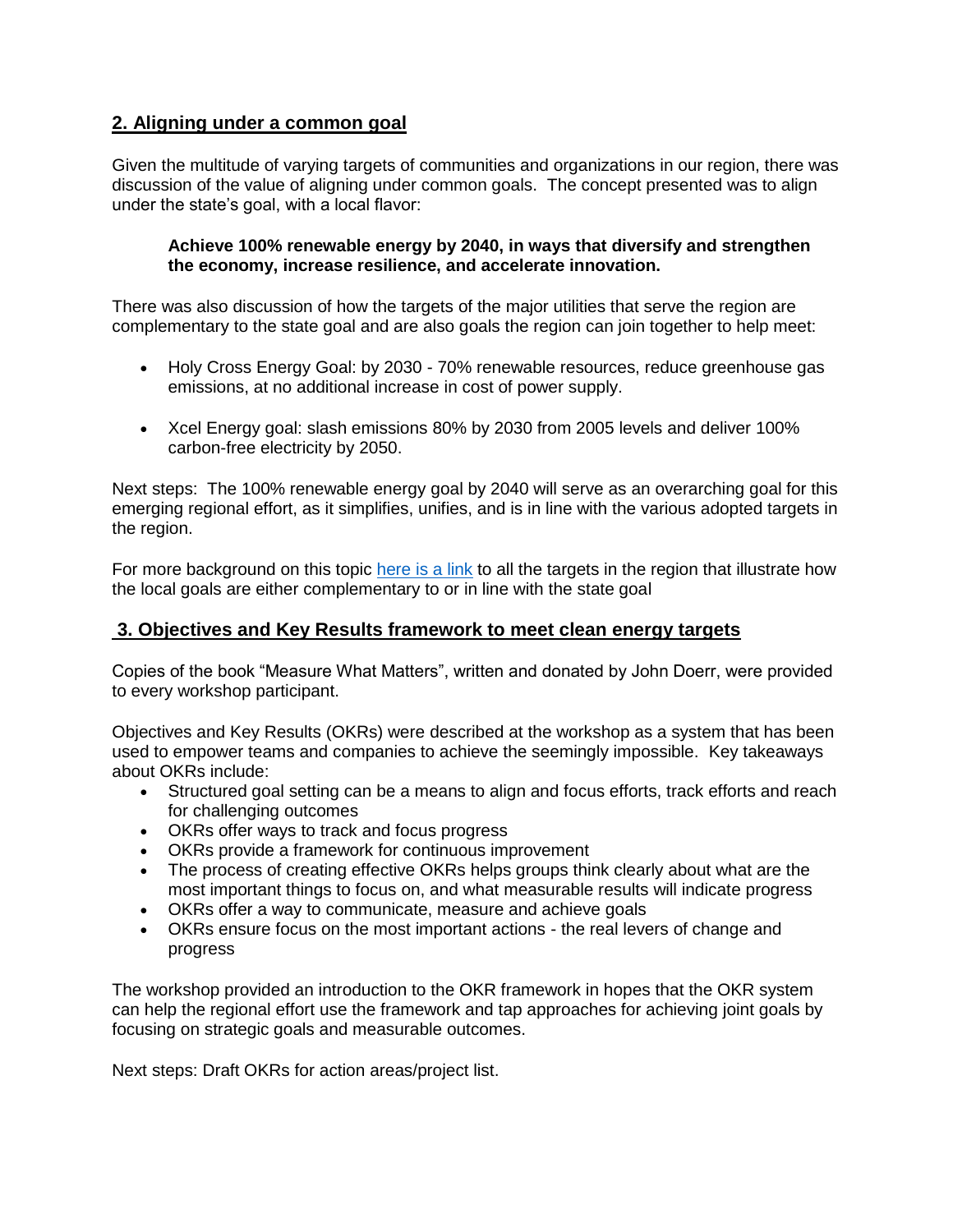## **4. Main action areas identified and potential draft project list resulting from participant input**

### **The group identified key actions that were clustered into the following areas:**

- Regional renewable energy development for maximum economic benefit, with multiple sub-areas identified.
- Data and metrics: "you can't manage what you don't measure"
- Beneficial electrification: Enables grid management, saves customer money and/or reduces environmental impacts
- Continuing to build a regional structure to reach aggressive targets and deliver projects
- Public outreach/education

#### **Please note that this workshop focused on solar, but energy efficiency and management and low-carbon transportation are an essential part of reaching the overall targets.**

| <b>Main action area:</b>                                         | Project:                                                                                                                                                                                                                                                                                                                                                                                                                                   | <b>DRAFT objectives and</b><br>key results, including<br>timeframes                   |
|------------------------------------------------------------------|--------------------------------------------------------------------------------------------------------------------------------------------------------------------------------------------------------------------------------------------------------------------------------------------------------------------------------------------------------------------------------------------------------------------------------------------|---------------------------------------------------------------------------------------|
| <b>Regional Renewable</b><br><b>Energy</b><br><b>Development</b> | Public sector solar program:<br>Aggregated procurement for public sector<br>roof-top solar<br>Community solar purchase<br>Current status - baseline, opportunity report<br>$\bullet$<br>Sol Smart Designation<br>$\bullet$<br>Could also include region-wide program for<br>$\bullet$<br>private sector large roof-tops<br>Joint trainings and technical assistance to<br>share best practices, speed implementation,<br>tap opportunities | <b>Draft Objectives and</b><br><b>Key Results to be</b><br>developed for each<br>area |
| <b>Regional Renewable</b><br><b>Energy</b><br><b>Development</b> | Toolbox for regional solar development: (to<br>speed implementation)<br>Criteria for sites<br>Database of potential sites<br>$\bullet$<br>Utility interconnection rules and regs<br>$\bullet$<br>Utility tools: capacity maps etc<br>$\bullet$<br>NREL development tools<br>$\bullet$<br>Overview of county process                                                                                                                        |                                                                                       |
| <b>Regional Renewable</b><br><b>Energy</b><br><b>Development</b> | <b>Residential solarize program</b><br>Bulk purchase program for homeowners to<br>$\bullet$<br>cut cost<br>Partner with existing organizations to<br>$\bullet$<br>implement the model: SEI Solar Forward<br>and United Solar Neighbors<br>Partnerships with economic development<br>$\bullet$<br>organizations for outreach and promotion<br>Potential to incorporate job training                                                         |                                                                                       |
| <b>Data and metrics</b>                                          | Data and benchmarking:<br>Establish baseline for solar in region<br>$\bullet$                                                                                                                                                                                                                                                                                                                                                              |                                                                                       |